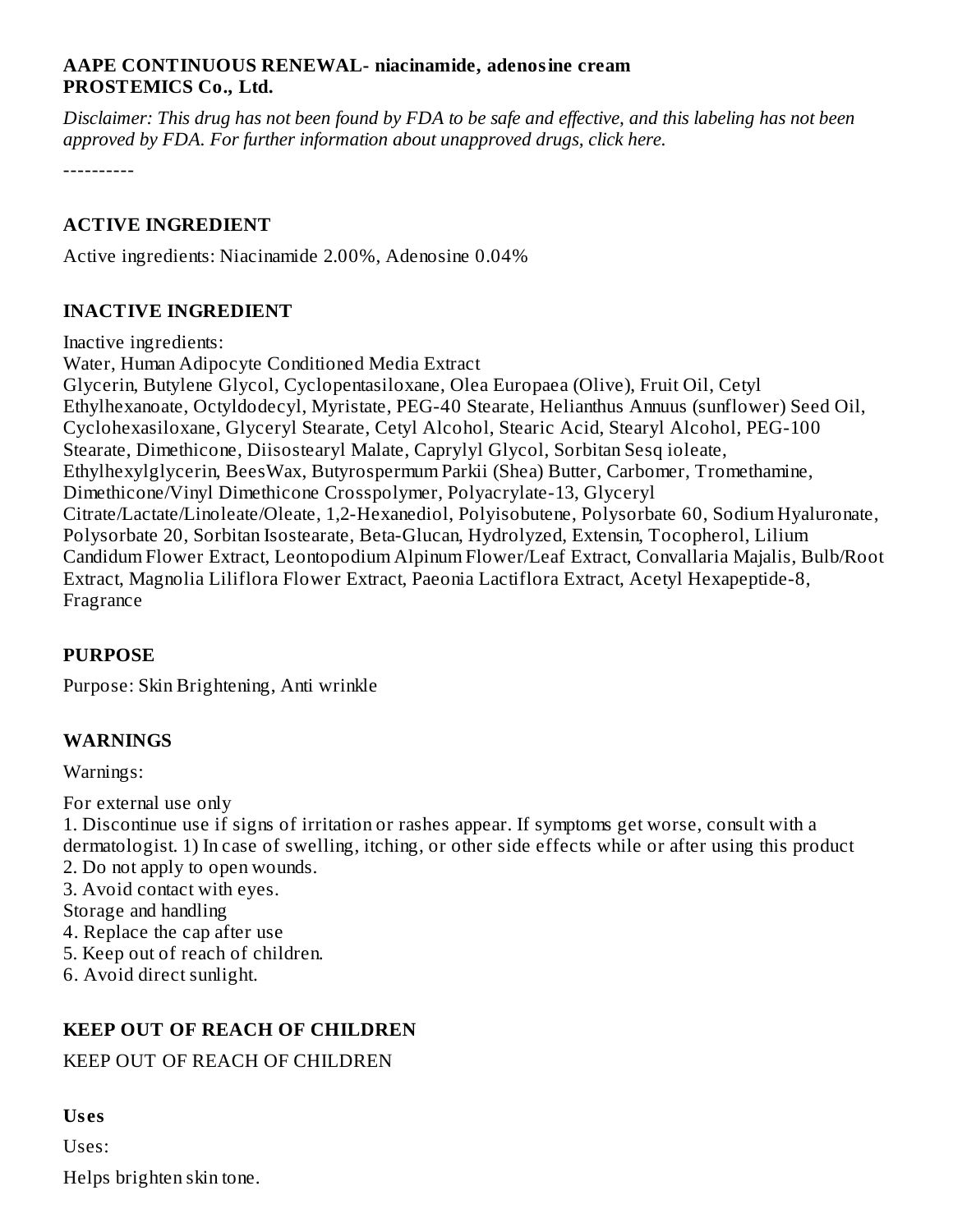Helps improve wrinkle problem.

# **Directions**

Directions:

Take proper amount and gently apply on to the face.

# **PACKAGE LABEL.PRINCIPAL DISPLAY PANEL**



| <b>AAPE CONTINUOUS RENEWAL</b>         |                        |                    |                          |               |                 |  |  |  |  |  |  |
|----------------------------------------|------------------------|--------------------|--------------------------|---------------|-----------------|--|--|--|--|--|--|
| niacinamide, adenosine cream           |                        |                    |                          |               |                 |  |  |  |  |  |  |
|                                        |                        |                    |                          |               |                 |  |  |  |  |  |  |
| <b>Product Information</b>             |                        |                    |                          |               |                 |  |  |  |  |  |  |
| Product Type                           | <b>HUMAN OTC DRUG</b>  | Item Code (Source) |                          | NDC:62041-220 |                 |  |  |  |  |  |  |
| <b>Route of Administration</b>         | <b>TOPICAL</b>         |                    |                          |               |                 |  |  |  |  |  |  |
|                                        |                        |                    |                          |               |                 |  |  |  |  |  |  |
| <b>Active Ingredient/Active Moiety</b> |                        |                    |                          |               |                 |  |  |  |  |  |  |
|                                        | <b>Ingredient Name</b> |                    | <b>Basis of Strength</b> |               | <b>Strength</b> |  |  |  |  |  |  |